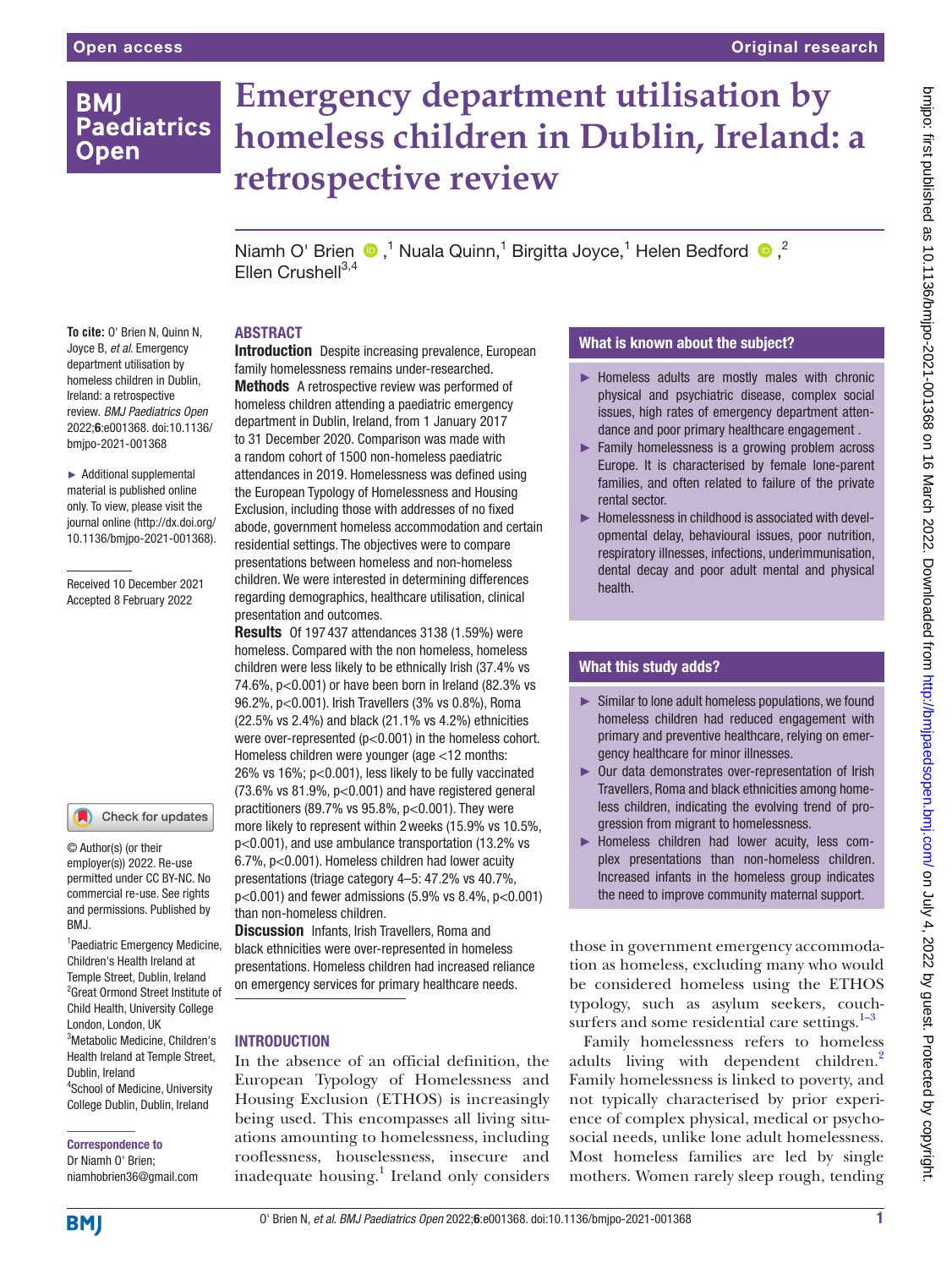to exhaust informal supports before soliciting official services, rendering family homelessness less visible than lone adult homelessness.<sup>24</sup>

Although Irish homelessness traditionally comprised young single white Irish males,  $6 \text{ certain groups}$ , including Roma, Irish Traveller and migrant populations, are over-represented[.3 7 8](#page-6-3) Irish Travellers are an ethnic group representing under 1% of the Irish population. They experience widespread discrimination, and have shorter life expectancies (8-year discrepancy) and higher infant mortality (3.6-fold) than the general popu-lation.<sup>[8–10](#page-6-4)</sup> A recent report found 86% of Irish Traveller accommodation (n=396) would be considered homeless using the ETHOS typology.<sup>[9](#page-6-5)</sup>

Irish family homelessness is characterised by loneparent (58%–60%) female-headed (70%–82%) families. $3 \text{ } 11$  Most (87%) live in government emergency accommodation, comprising hotels, guesthouses or family hubs. Family hubs are designated emergency accommodation for homeless families.<sup>[3](#page-6-3)</sup> Mean duration of stay in emergency accommodation is seventeen months, with 39%–67% staying more than  $1$  year. $^{3\,12}$ 

Reasons for Irish family homelessness include private rental issues (50%–58%) and family circumstance (30%–  $42\%$ ), including domestic violence  $(6\%)$ , relationship breakdown  $(15\%-24\%)$  and overcrowding  $(8\%-9\%)$ . Most families (68%) report their last stable home to have been in the private rental sector.<sup>311</sup>

From 2014 to 2021, the number of children living in emergency homeless accommodation increased by 215%, compared with a 145% increase for adults.<sup>13</sup> From 2017 to 2018, a 29% increase in homeless children emergency department (ED) attendances was noted.<sup>14</sup> In December 2021, there were 1077 registered homeless families in Ireland. Parents living with dependent children accounted for 27% of homeless adults, and children represented  $27\%$  of homeless people.<sup>15</sup> Non-Irish family homelessness is increasing. In 2018, 39%–56% of homeless families were non-Irish (European Union  $(EU)=15\% - 20\%;$  non-EU=19%-41%),<sup>3</sup><sup>11</sup> contrasting with population demographics (Irish=88%; EU=9%; non-EU= $3\%$ ).<sup>[16](#page-7-3)</sup>

Homeless adults under-utilise primary and outpatient healthcare.<sup>5 17</sup> They have increased ED attendances, emergency admissions, morbidity and mortality compared with the non-homeless population. $51819$ 

Deprivation is associated with increased paediatric ED attendances, self-referrals and emergency admissions.[20–24](#page-7-4) Inadequate childhood housing, including homelessness, increases the risk of severe physical and mental ill health by  $25\%$  $25\%$ .<sup>25</sup> Childhood homelessness is associated with prematurity, low birth weight, poor nutrition, anaemia, dental issues, respiratory illness, under-immunisation, infectious disease, developmental delay and behavioural issues.[26–30](#page-7-6)

Direct Provision, the Irish international protection system, provides centrally allocated accommodation and living expenses to asylum seekers.<sup>31</sup> Paediatricians have

expressed concerns regarding the health, well-being and safeguarding of children living in Direct Provision for prolonged periods of time. $3233$ 

Adverse childhood events are associated with long term consequences on health and well-being, including increased risk taking behaviours, poor mental health, teenage pregnancies and adult homelessness.<sup>6</sup>

Family homelessness is increasing, with children representing a third of homeless populations in many European countries[.2 13 28](#page-6-1) Migration and housing supply are key factors.[3 11](#page-6-3)

Our objectives were to compare ED presentations between homeless and non-homeless children. We were interested in determining differences regarding demographics, healthcare utilisation, clinical presentation and outcomes.

# **METHODS**

# **Setting**

We retrospectively reviewed attendances to a tertiary paediatric (<16 years) ED in Dublin, Ireland. This ED serves a deprived area of north inner-city Dublin, with 54000 annual attendances.

#### Homelessness definition

Using the ETHOS typology, homelessness was defined as those who resided in government homeless accommodation, women's refuges, drug rehabilitation centres, direct provision or had no fixed abode.<sup>[1](#page-6-0)</sup> We defined emergency homeless accommodation as hotels or guesthouses. Family hubs were recorded separately. In Ireland an infant may live in prison with it's mother until 1year of age; these children were considered homeless.<sup>[34](#page-7-9)</sup> Families who had informal living arrangements were considered homeless if they self-identified as such. Irish Travellers and Roma were considered homeless if they self-identified as homeless, or were living in emergency homeless accommodation.

Addresses were recorded by administrative staff on ED registration. Addresses of children who had informal non-permanent living arrangements and self-identified as homeless were recorded as 'care of (address)'. Commercial addresses were investigated as to whether they were homeless accommodation. We likely underestimated homeless attendances due to parents not declaring themselves as homeless.

#### **Ethnicity**

Ethnicity was self-reported and recorded by administrative staff on ED registration. Options included white Irish, Irish Traveller, European, Roma, Asian, black / African and other non-Irish.

#### **Vaccination**

Vaccination was recorded with respect to the ageappropriate schedule. Options included unvaccinated, incomplete, complete or not applicable (referring to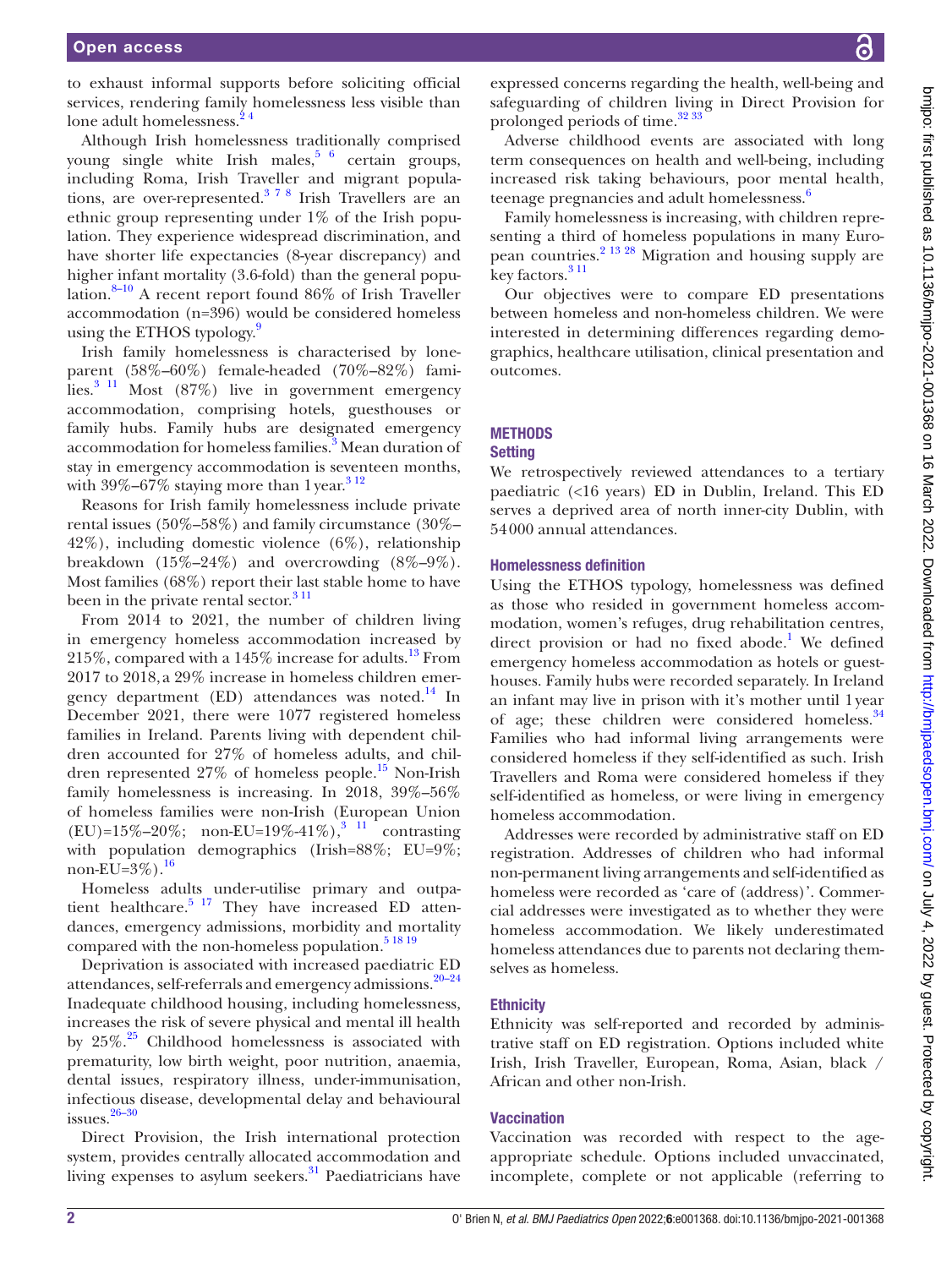<span id="page-2-0"></span>

| <b>Table 1</b><br>Emergency department utilisation by children under 16 years |       |      |       |               |       |               |       |               |        |               |
|-------------------------------------------------------------------------------|-------|------|-------|---------------|-------|---------------|-------|---------------|--------|---------------|
|                                                                               | Year  |      |       |               |       |               |       |               |        |               |
| 2017                                                                          |       | 2018 |       | 2019          |       | 2020          |       | 2017-2020     |        |               |
| <b>Attendances</b>                                                            | n     | $\%$ | n     | $\frac{0}{0}$ | n     | $\frac{0}{0}$ | n     | $\frac{0}{0}$ | n      | $\frac{0}{0}$ |
| Total                                                                         | 54222 |      | 53115 |               | 54822 |               | 35278 |               | 197437 |               |
| Homeless                                                                      | 650   | 1.2  | 840   | 1.58          | 1129  | 2.06          | 519   | 1.47          | 3138   | 1.59          |
|                                                                               |       |      |       |               |       |               |       |               |        |               |

infants under 8weeks who were too young to be vaccinated).

#### Data extraction

ED attendances from 1 January 2017 to 31 December 2020 were screened. Healthcare records of those with homeless and 'care of' addresses were reviewed.

Comparison was made with 1500 non-homeless attendances. The first 750 non-homeless attendances in January and July were selected, accounting for seasonal variation. Given the changes in ED attendances during the COVID-19 pandemic, 2019, rather than 2020, was selected as a comparison year.

#### Analysis

Data were analysed using SPSS version 27. Numerical data were summarised using medians, IQR and Mann-Whitney tests as there were many outliers and the assumptions of the t-test were not met. Categorical variables were

analysed using  $\chi^2$  or Fisher's exact tests. Significant differences for non-binary categorical variables were assessed by comparing adjusted residuals. Proportions were presented as valid percentages, accounting for missing data. CIs were calculated using the exact method.<sup>[35](#page-7-10)</sup>

#### Patient and public involvement

Neither patients nor the public were involved in the design, conduct or reporting of this research.

#### RESULTS

Homeless attendances from 2017 to 2020 (n=3138, 1.59% attendances) were compared with 1500 non-homeless attendances from 2019 [\(table](#page-2-0) 1).

## **Demographics**

Homeless children were younger than non-homeless children (median Mdn=29 vs  $60$  months,  $p<0.001$ ), with

<span id="page-2-1"></span>Table 2 Comparison of sociodemographic characteristics between non-homeless and homeless children under 16 years attending ED

| allonang LD            |                     |               |                |                 |               |              |                                            |
|------------------------|---------------------|---------------|----------------|-----------------|---------------|--------------|--------------------------------------------|
|                        | <b>Non-homeless</b> |               |                | <b>Homeless</b> |               |              |                                            |
|                        | $n = 1500$          |               |                | $n = 3138$      |               |              |                                            |
| <b>Variable</b>        | n                   | $\frac{0}{0}$ | 95% CI         | $\mathsf{n}$    | $\frac{0}{0}$ | 95% CI       | P value                                    |
| Female                 | 703                 | 46.9          | 44.3 to 49.4   | 1442            | 46            | 44.2 to 47.8 | 0.559                                      |
| Age                    |                     |               |                |                 |               |              |                                            |
| Months Mdn (IQR)       | 60                  | $(21 - 120)$  |                | 29              | $(12 - 60)$   |              | < 0.001                                    |
| $\leq$ 12 months       | 245                 | 16.3          | 14.6 to 18.3   | 808             | 25.7          | 24.3 to 27.3 | < 0.001                                    |
| Irish ethnicity        | 652                 | 74.5          | 71.5 to 77.3   | 740             | 37.4          | 35.3 to 39.6 | < 0.001                                    |
| Born in Ireland        | 457                 | 96.2          | 94.1 to 97.6   | 1297            | 82.3          | 80.3 to 84.1 | < 0.001                                    |
| Ethnicity              |                     |               |                |                 |               |              | $\chi^2$ (6)=501<br>$N = 2851$<br>p<0.001* |
| White Irish            | 645                 | 73.7          | 70.7 to 76.5   | 681             | 34.5          | 32.4 to 36.6 |                                            |
| <b>Irish Traveller</b> | $\overline{7}$      | 0.8           | 0.4 to 1.6     | 59              | 3             | 2.3 to 3.8   |                                            |
| Roma                   | 21                  | 2.4           | 1.6 to 3.6     | 445             | 22.5          | 20.7 to 24.4 |                                            |
| White European         | 79                  | 9             | 7.3 to 11.1    | 117             | 5.9           | 5 to 7.1     |                                            |
| <b>Black</b>           | 37                  | 4.2           | 3.1 to 5.8     | 416             | 21.1          | 19.3 to 22.9 |                                            |
| Asian                  | 77                  | 8.8           | 7.1 to 10.9    | 170             | 8.6           | 7.5 to 9.9   |                                            |
| Other                  | 9                   | 1             | $0.5$ to $1.9$ | 88              | 4.5           | 3.6 to 5.5   |                                            |

\*Analysis of adjusted residuals revealed significant differences were due to differences in white Irish, Irish traveller, Roma and black ethnicities.

ED, emergency department.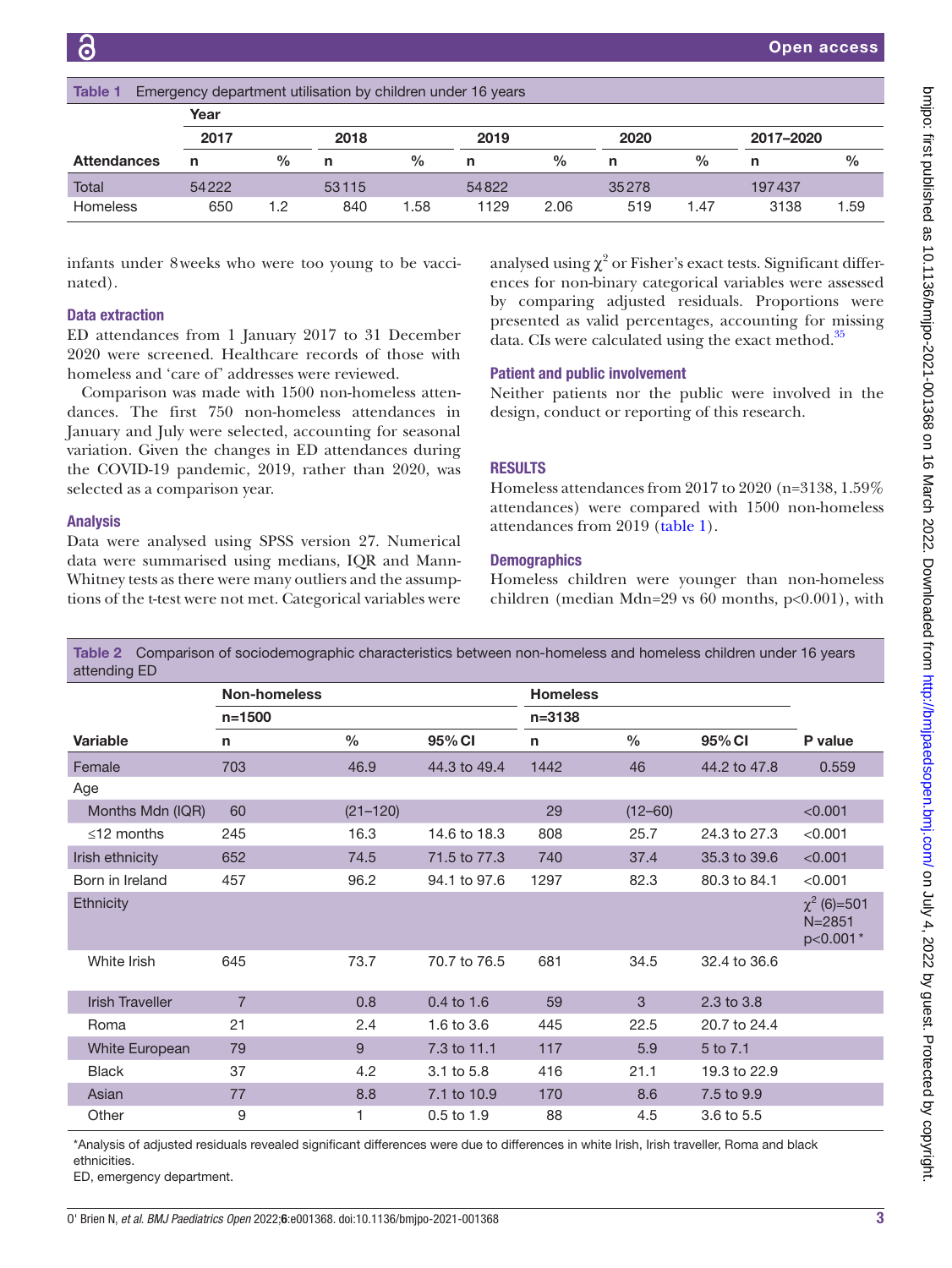| children under 16 years attending ED          |                           |               |                       |  |  |  |  |  |  |
|-----------------------------------------------|---------------------------|---------------|-----------------------|--|--|--|--|--|--|
|                                               | <b>Homeless</b><br>n=3138 |               |                       |  |  |  |  |  |  |
| Variable                                      | n                         | $\frac{0}{0}$ | 95% CI                |  |  |  |  |  |  |
| Homelessness duration if<br>age $\geq$ 1 year |                           |               |                       |  |  |  |  |  |  |
| Documented                                    | 560                       | 23.5          | 21.8 to 25.2          |  |  |  |  |  |  |
| $\geq$ 1 year*                                | 439                       | 78.4          | 74.8 to 81.6          |  |  |  |  |  |  |
| Accommodation                                 |                           |               |                       |  |  |  |  |  |  |
| Emergency†                                    | 2273                      | 72.4          | 70.8 to 74            |  |  |  |  |  |  |
| Care of relative                              | 271                       | 8.6           | 7.7 to 9.7            |  |  |  |  |  |  |
| Family hub‡                                   | 264                       | 8.4           | 7.5 to 9.4            |  |  |  |  |  |  |
| Direct Provision§                             | 179                       | 5.7           | 4.9 to 6.6            |  |  |  |  |  |  |
| Drug rehabilitation                           | 63                        | $\mathcal{P}$ | 1.6 to 2.6            |  |  |  |  |  |  |
| Child residential home¶                       | 30                        | 1             | $0.7$ to 1.4          |  |  |  |  |  |  |
| Women's refuge                                | 25                        | 0.8           | $0.5$ to 1.2          |  |  |  |  |  |  |
| No fixed abode                                | 16                        | 0.5           | $0.3 \text{ to } 0.8$ |  |  |  |  |  |  |
| Prison with mother**                          | 16                        | 0.5           | $0.3 \text{ to } 0.8$ |  |  |  |  |  |  |
| Child detention centre                        | 1                         | 0.03          | $0.01$ to $0.2$       |  |  |  |  |  |  |

<span id="page-3-0"></span>Table 3 Homelessness duration and accommodation for

\*Homelessness duration for ≥1year was presumed if a patient attended ED on more than one occasion with a homeless address over the period of at least a year.

†Emergency homeless accommodation provided by local authorities in commercial properties.

‡Family hubs are designated congregate emergency homeless accommodation for families.

§Direct Provision provides accommodation and living expenses to asylum seekers in Ireland.

¶Children in one residential home were not allowed to stay onsite during the day and thus effectively homeless.

\*\*In Ireland an infant may live in prison with its mother until 12 months of age.

ED, emergency department.

over-representation of infants under 1year (25.7% vs 16.3%, p<0.001) [\(table](#page-2-1) 2).

Although homeless children were less likely to be of Irish ethnicity (37.4% vs 74.6%, p<0.001), 82.3% were born in Ireland. Irish Traveller (3% vs 0.8%), Roma (22.5% vs 2.4%) and black (21.1% vs 4.2%) ethnicities were over-represented in homelessness, p<0.001) [\(table](#page-2-1) 2).

Most homeless children (72.4%) lived in emergency accommodation; 8.6% with relatives, 8.4% in family hubs, and 5.7% were in Direct Provision. Excluding infants under 1year, 78.4% had been homeless for over 1year [\(table](#page-3-0) 3).

#### Primary healthcare

Compared with the non-homeless, homeless children were less likely to have registered general practitioners (GPs) (89.7% vs 95.8%, p<0.001). They were less likely to be fully vaccinated (73.6% vs 81.9%) and more likely to be incompletely vaccinated (18.5% vs 13.7%) or unvaccinated (3% vs  $0.9\%$ , p<0.001) when compared with their age-appropriate vaccination schedule. They were

also more likely to have medical cards (47% vs 29.7%, p<0.001) ([table](#page-4-0) 4).

The Irish government provides a medical card system which grants free primary healthcare, medications and ED attendances, which would otherwise incur a fee. Medical cards are means tested, with certain medical conditions and criteria, including homelessness, asylum seekers in direct provision and children in foster care, automatically qualifying. The medical card supplements the GP visit card, which entitles those aged under six or over seventy years to free primary healthcare.<sup>36</sup>

#### Emergency healthcare

We observed that homeless children had more attendances per patient (total attendances=3138; patients=1567; primary attendances=49.9%) when compared with non-homeless children (total attendances=1500; patients=1420; primary attendances=94.7%) [\(table](#page-4-0) 4).

Compared with the non-homeless, homeless children had increased ED attendances (≥4 visits within 6 months: 9.7% vs 5.4%, p<0.001), representations within 2weeks (15.9% vs 10.5%, p<0.001) and ambulance transportation  $(13.2\% \text{ vs } 6.7\%, \text{ p<0.001}).$  They were under-represented in urgent<sup>[1 2](#page-6-0)</sup> triage categories (15.1% vs 19.2%), and over-represented in non-urgent<sup>45</sup> categories (47.2% vs 40.7%), p<0.001. There were no differences regarding pre-existing medical conditions [\(table](#page-4-0) 4).

Homeless children were less likely than non-homeless children to attend with injuries (19% vs 29.9%), and more likely to attend with viral respiratory illness (15.2% vs 9.3%) and wheezing (8.6% vs 4.7%), p<0.001 ([table](#page-5-0) 5). Homeless children were more likely to leave ED prior to assessment  $(5.1\% \text{ vs } 3.7\%, \text{ p=0.027})$ , and less likely to require hospital ward admission  $(5.9\% \text{ vs } 8.4\%, \text{ p} < 0.001)$ [\(table](#page-4-0) 4). There were no differences regarding psychiatric or toxicology presentations.

A logistic regression model revealed non-Irish ethnicity, younger age, medical card possession, not having a GP, and ambulance transportation were significantly associated with homelessness. Non-Irish ethnicity was the strongest predictor. Vaccination was not found to be independently associated with homelessness. Vaccination has many confounders, including some of the significant predictors, which may have impacted this result [\(online](https://dx.doi.org/10.1136/bmjpo-2021-001368) [supplemental table 1\)](https://dx.doi.org/10.1136/bmjpo-2021-001368).

## **DISCUSSION**

When comparing ED presentations between homeless and non-homeless children we found important differences in socio-demographic characteristics, healthcare utilisation, clinical presentation and discharge outcomes.

From 2017 to 2019, homeless attendances increased by 74%, contrasting with a 1% increase in ED attendances, and an 11% increase in Irish child homelessness during this period.<sup>13</sup> This likely reflects increased child homelessness, which could be compounded by increased health issues or reduced primary healthcare access in homeless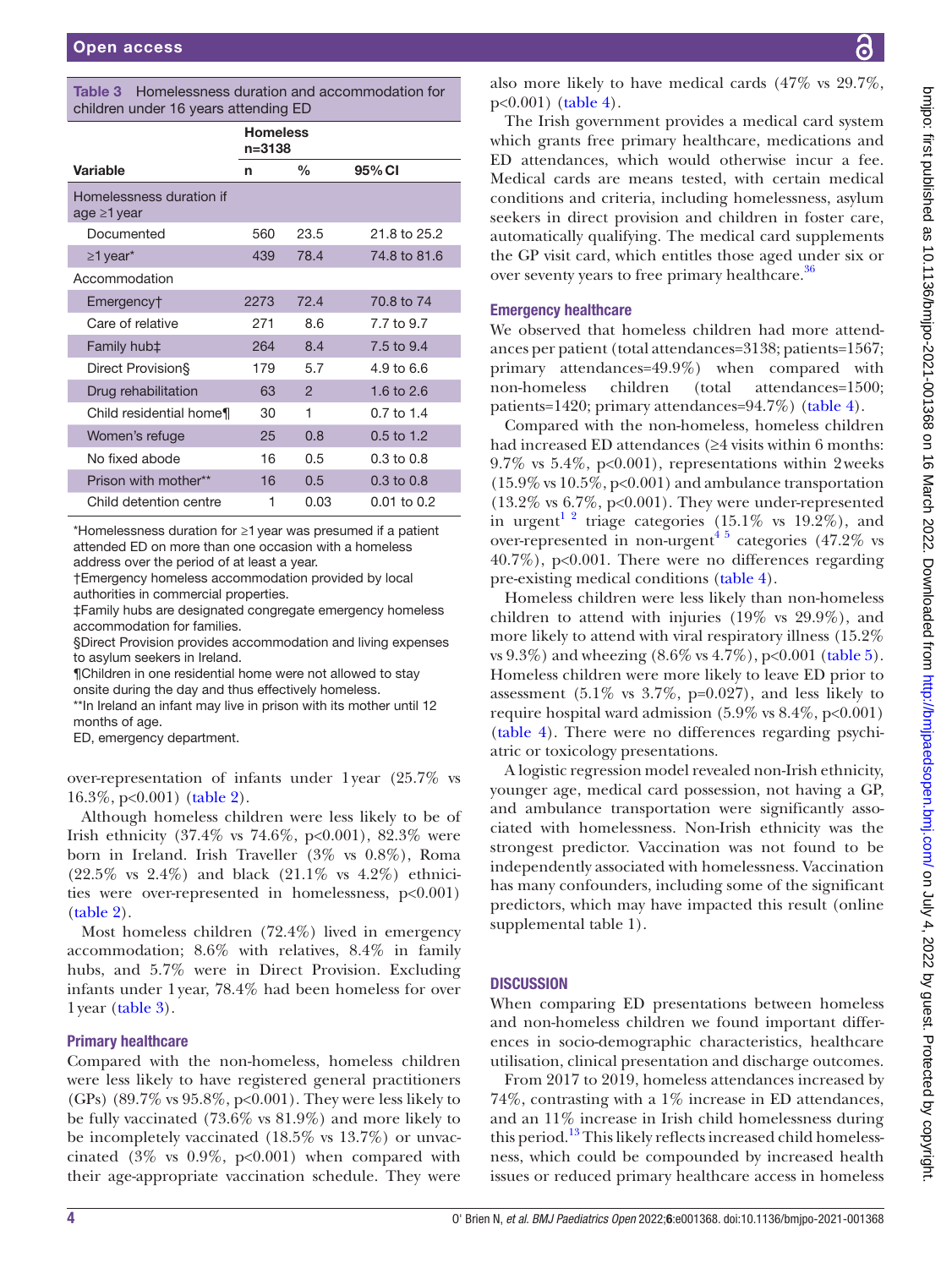<span id="page-4-0"></span>

|                                      | <b>Non-homeless</b> |                     |              | <b>Homeless</b> |                     |              |                                          |
|--------------------------------------|---------------------|---------------------|--------------|-----------------|---------------------|--------------|------------------------------------------|
|                                      | $n = 1500$          |                     |              | $n = 3138$      |                     |              |                                          |
| Variable                             | n                   | $\frac{0}{0}$       | 95% CI       | n               | $\%$                | 95% CI       | P value                                  |
| <b>GP</b>                            | 1431                | 95.8                | 94.6 to 96.7 | 2816            | 89.7                | 88.6 to 90.8 | < 0.001                                  |
| Medical card                         | 443                 | 29.7                | 27.4 to 32   | 1469            | 47                  | 45.3 to 48.8 | < 0.001                                  |
| No pre-existing medical<br>condition | 1084                | 72.3                | 69.9 to 74.5 | 2314            | 73.7                | 72.2 to 75.3 | 0.289                                    |
| Vaccination                          |                     |                     |              |                 |                     |              | $\chi^2$ (3)=46<br>$n = 4539$<br>p<0.001 |
| Unvaccinated                         | 13                  | 0.9                 | 0.5 to 1.5   | 91              | 3                   | 2.4 to 3.6   |                                          |
| Incomplete                           | 203                 | 13.7                | 12 to 15.5   | 565             | 18.5                | 17.2 to 19.9 |                                          |
| Complete                             | 1215                | 81.9                | 79.8 to 83.8 | 2249            | 73.6                | 72 to 75.2   |                                          |
| $NA^*$                               | 53                  | 3.6                 | 2.7 to 4.6   | 150             | 4.9                 | 4.2 to 5.7   |                                          |
| Primary attendance†                  | 1420                | 94.7                | 93.4 to 95.7 | 1567            | 49.9                | 48.2 to 51.7 |                                          |
| Ambulance                            | 100                 | 6.7                 | 5.5 to 8.1   | 414             | 13.2                | 12.1 to 14.4 | < 0.001                                  |
| Representation‡                      | 158                 | 10.5                | 9.1 to 12.2  | 500             | 15.9                | 14.7 to 17.3 | < 0.001                                  |
| Attendances last 6 months            |                     |                     |              |                 |                     |              |                                          |
| Mdn (IQR)                            | $\mathbf{1}$        | $(0-1)$             |              | $\mathbf{1}$    | $(0-2)$             |              | < 0.001                                  |
| $\geq 4$                             | 81                  | 5.4                 | 4.4 to 6.7   | 304             | 9.7                 | 8.7 to 10.8  | < 0.001                                  |
| Triage category                      |                     |                     |              |                 |                     |              | $\chi^2$ (5)=47<br>$N = 4610$<br>p<0.001 |
| None/DNW                             | 58                  | 3.9                 | 3 to 5       | 209             | 6.7                 | 5.9 to 7.6   |                                          |
| $\mathbf{1}$                         | 10                  | 0.7                 | 0.4 to 1.2   | 14              | 0.4                 | 0.3 to 0.8   |                                          |
| 2                                    | 275                 | 18.5                | 16.6 to 20.5 | 458             | 14.7                | 13.5 to 16   |                                          |
| 3                                    | 541                 | 36.3                | 33.9 to 38.8 | 968             | 31                  | 29.4 to 32.7 |                                          |
| $\overline{4}$                       | 594                 | 39.9                | 37.4 to 42.4 | 1413            | 45.3                | 43.6 to 47   |                                          |
| 5                                    | 12                  | 0.8                 | $0.5$ to 1.4 | 58              | 1.9                 | 1.4 to 2.4   |                                          |
| <b>DNW</b>                           | 55                  | 3.7                 | 2.8 to 4.7   | 161             | 5.1                 | 4.4 to 6     | 0.027                                    |
| Outcome                              |                     |                     |              |                 |                     |              | $\chi^2$ (6)=36<br>$N = 4638$<br>p<0.001 |
| DNW triage                           | 9                   | 0.6                 | 0.3 to 1.1   | 20              | 0.6                 | $0.4$ to 1   |                                          |
| DNW medical                          | 46                  | 3.1                 | 2.3 to 4.1   | 141             | 4.5                 | 3.8 to 5.3   |                                          |
| Discharge                            | 1073                | 71.5                | 60.2 to 73.8 | 2384            | 76                  | 74.5 to 77.4 |                                          |
| ED review clinic                     | 98                  | 6.5                 | 5.4 to 7.9   | 214             | 6.8                 | 6 to 7.8     |                                          |
| <b>OPD</b>                           | 145                 | 9.7                 | 8.3 to 11.3  | 189             | 6                   | 5.2 to 6.9   |                                          |
| Admission ward                       | 126                 | 8.4                 | 7.1 to 9.9   | 186             | 5.9                 | 5.2 to 6.8   |                                          |
| Admission PICU                       | 3                   | 0.2                 | 0.1 to 0.6   | 4               | 0.1                 | 0.1 to 0.3   |                                          |
| Death                                | $\mathsf{O}\xspace$ | $\mathsf{O}\xspace$ | 0 to 0.3     | 0               | $\mathsf{O}\xspace$ | 0 to 0.1     |                                          |
| LOS Mdn (IQR)                        | $\overline{c}$      | $(1-3)$             |              | 3               | $(1-6)$             |              | 0.001                                    |

\*Too young (age <8 weeks) for vaccination.

†Primary attendances address patient numbers rather than attendances. The percentage represents what proportion of attendances were primary attendances.

‡Representation with same issue within 2 weeks.

DNW, did not wait.; ED, emergency department; GP, general practitioner; LOS, length of stay; Mdn, median; NA, not available; OPD, outpatient department; PICU, paediatric intensive care unit.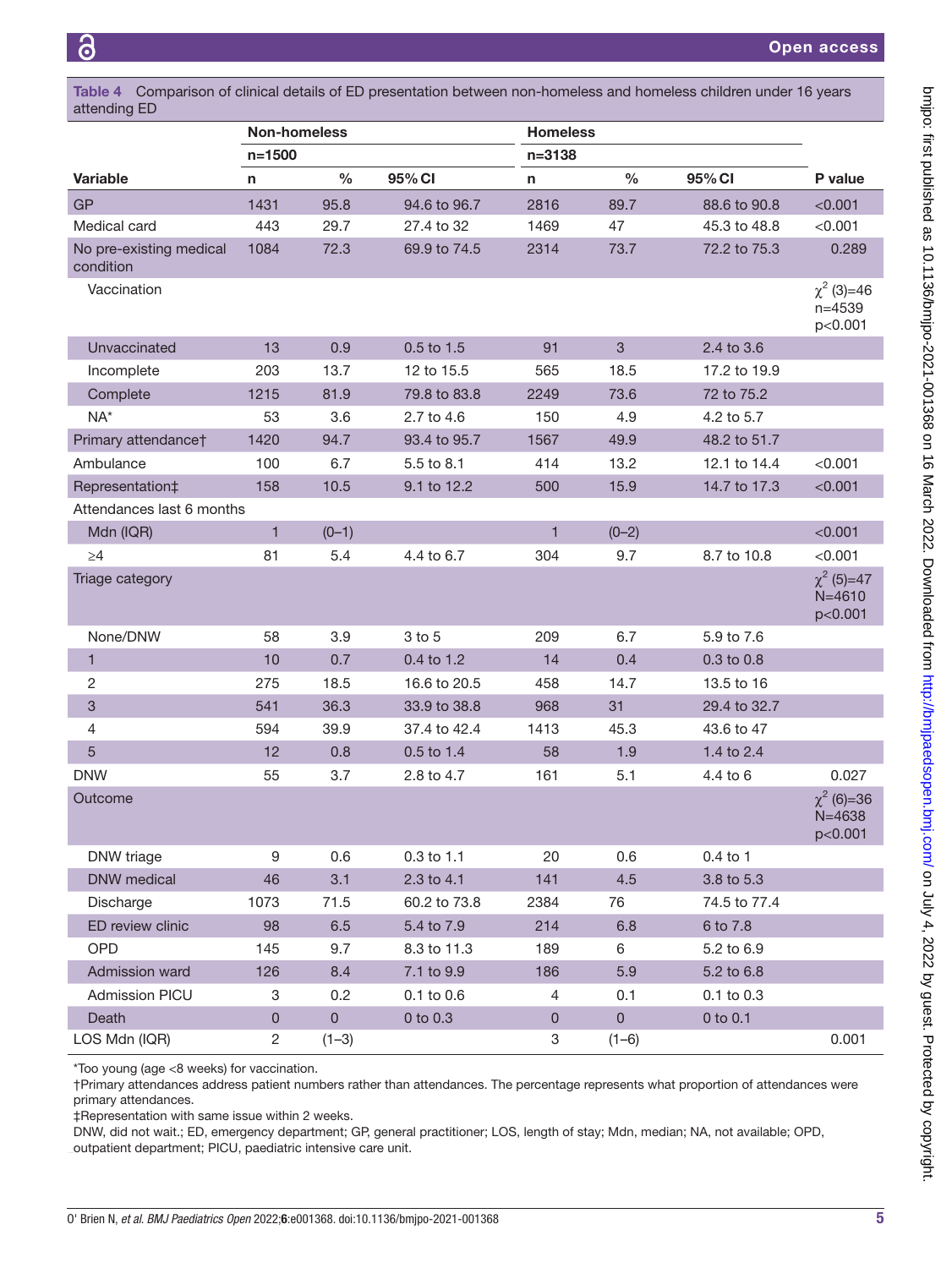| <b>neless</b><br>138 |     |               |                                                                                                                                                                                                                                                                                                                                                                                                                                                                                       |                                            |
|----------------------|-----|---------------|---------------------------------------------------------------------------------------------------------------------------------------------------------------------------------------------------------------------------------------------------------------------------------------------------------------------------------------------------------------------------------------------------------------------------------------------------------------------------------------|--------------------------------------------|
|                      | n   | $\frac{0}{0}$ | 95% CI                                                                                                                                                                                                                                                                                                                                                                                                                                                                                | P value                                    |
| V                    | 594 | 19            | 17.6 to 20.4                                                                                                                                                                                                                                                                                                                                                                                                                                                                          | $\chi^2$ (17)=175<br>$N = 4632$<br>p<0.001 |
| o viral              | 475 | 15.2          | 14 to 16.5                                                                                                                                                                                                                                                                                                                                                                                                                                                                            |                                            |
| er viral             | 279 | 8.9           | 8 to 10                                                                                                                                                                                                                                                                                                                                                                                                                                                                               |                                            |
| ezing                | 268 | 8.6           | 7.6 to 9.6                                                                                                                                                                                                                                                                                                                                                                                                                                                                            |                                            |
| tro                  | 263 | 8.4           | 7.5 to 9.4                                                                                                                                                                                                                                                                                                                                                                                                                                                                            |                                            |
| ction                | 194 | 6.2           | 5.4 to 7.1                                                                                                                                                                                                                                                                                                                                                                                                                                                                            |                                            |
| y review             | 190 | 6.1           | 5.3 to 7                                                                                                                                                                                                                                                                                                                                                                                                                                                                              |                                            |
|                      | 186 | 5.9           | 5.2 to 6.8                                                                                                                                                                                                                                                                                                                                                                                                                                                                            |                                            |
| child                | 134 | 4.3           | 3.6 to 5                                                                                                                                                                                                                                                                                                                                                                                                                                                                              |                                            |
| stipation            | 55  | 1.8           | 1.1 to 1.9                                                                                                                                                                                                                                                                                                                                                                                                                                                                            |                                            |
| e-DNW                | 143 | 4.6           | 3.9 to 5.4                                                                                                                                                                                                                                                                                                                                                                                                                                                                            |                                            |
| ling system.         |     |               | ct infection and croup, excluding wheezing. Well child=no<br>hiolitis/viral wheeze/asthma. Bacterial infection=non-respiratory                                                                                                                                                                                                                                                                                                                                                        |                                            |
| patients.            |     |               | families away from their communities, compromising<br>GP accessibility. The chaotic nature and frequent change<br>of emergency accommodation makes keeping appoint-<br>ments difficult. Many families, especially in the inner city,<br>are closer to a paediatric ED than their own GP. Most GPs<br>do not provide interpreters. Anecdotally this is a factor in<br>preferential ED attendance for some of our non-native<br>Increased viral respiratory illnesses in homeless chil- |                                            |
|                      |     |               | dren could reflect suboptimal living conditions and                                                                                                                                                                                                                                                                                                                                                                                                                                   |                                            |
|                      |     |               | executing which have been reported by perents in                                                                                                                                                                                                                                                                                                                                                                                                                                      |                                            |

dren could reflect overcrowding, which have been reported by parents in emergency homeless accommodation.<sup>38</sup> Increased ambulance transportation among homeless

families could be associated with reduced car ownership, and the cost of public transport or taxis.

Lone adult homelessness is associated with increased emergency healthcare utilisation, morbidity and mortality compared with non-homeless populations.<sup>6 19</sup> Although our data demonstrates increased emergency healthcare utilisation, homeless children had lower morbidity, with no difference in mortality, pre-existing medical conditions, psychiatric or toxicology presentations. This is likely because family homelessness is not typically characterised by the prior medical or psychosocial complexities that predominate lone adult homelessness. $26$ 

Our findings, and large cohort, make an important contribution to an improved understanding of this population. As this study was conducted at a single centre in Dublin, results are not generalisable to wider Irish or European settings. However, the large sample size and the fact that most homeless families (74%) live in Dublin make these findings useful to inform practice locally, and

|                | <b>Non-homeless</b><br>$n = 1500$ |     |               |              | <b>Homeless</b><br>$n = 3138$ |     |               |              |                                            |
|----------------|-----------------------------------|-----|---------------|--------------|-------------------------------|-----|---------------|--------------|--------------------------------------------|
| <b>Rank</b>    |                                   | n   | $\frac{0}{0}$ | 95% CI       |                               | n   | $\frac{0}{0}$ | 95% CI       | P value                                    |
|                | Injury                            | 448 | 29.9          | 27.6 to 32.3 | Injury                        | 594 | 19            | 17.6 to 20.4 | $\chi^2$ (17)=175<br>$N = 4632$<br>p<0.001 |
| 2              | Resp viral                        | 139 | 9.3           | 7.9 to 10.8  | Resp viral                    | 475 | 15.2          | 14 to 16.5   |                                            |
| 3              | Other viral                       | 135 | 9             | 7.7 to 10.6  | Other viral                   | 279 | 8.9           | 8 to 10      |                                            |
| 4              | Infection                         | 88  | 5.9           | 4.8 to 7.2   | Wheezing                      | 268 | 8.6           | 7.6 to 9.6   |                                            |
| 5              | Well child                        | 84  | 5.6           | 4.6 to 6.9   | Gastro                        | 263 | 8.4           | 7.5 to 9.4   |                                            |
| 6              | Gastro                            | 78  | 5.2           | 4.2 to 6.4   | <b>Infection</b>              | 194 | 6.2           | 5.4 to 7.1   |                                            |
| $\overline{7}$ | <b>RTI</b>                        | 73  | 4.9           | 3.9 to $6.1$ | Injury review                 | 190 | 6.1           | 5.3 to 7     |                                            |
| 8              | Wheezing                          | 71  | 4.7           | 3.8 to 5.9   | <b>RTI</b>                    | 186 | 5.9           | 5.2 to 6.8   |                                            |
| 9              | Injury review                     | 53  | 3.5           | 2.7 to $4.6$ | Well child                    | 134 | 4.3           | $3.6$ to 5   |                                            |
| 10             | Seizure                           | 32  | 2.1           | $1.5$ to $3$ | Constipation                  | 55  | 1.8           | 1.1 to 1.9   |                                            |
|                | None-DNW                          | 50  | 3.3           | 2.5 to 4.4   | None-DNW                      | 143 | 4.6           | 3.9 to 5.4   |                                            |

Resp viral=viral respiratory tract infection, including upper respiratory tract infection and croup, exidentifiable illness or injury. Gastro=viral gastroenteritis. Wheezing=bronchiolitis/viral wheeze/asth bacterial infection.

\*Diagnoses were derived from reviewing clinical notes, not a hospital coding system.

<span id="page-5-0"></span>Table 5 Comparison of top 10 diagnoses between non-homeless and homeless children under 16 years at the 16 years at the 16 years and the 16 years at the 16 years at the 16 years at the 16 years at the 16 years at the 16 ye

DNW, did not wait; RTI, bacterial respiratory tract infection.

children. It may also reflect improved identification of homeless children attending our ED.

Homeless children were younger than non-homeless children. A baby is a known trigger for family homelessness.<sup>3411</sup> Over-representation of infants in the homeless cohort may reflect a lack of community support for young homeless parents.

Correlating with previous literature, we demonstrated homeless over-representation of Irish Travellers,  $36826$  the Roma<sup>[7](#page-6-8)</sup> and non-natives.<sup>2311</sup> Irish Traveller child homeless representation was lower (3%) than previously reported for homeless adults  $(4\%-15\%)$ .<sup>368926</sup>

Despite most of the homeless cohort being born in Ireland, only 37% had Irish ethnicity. We report lower Irish ethnicity (37.5%) than previously described in adult  $(84\%)$ , or family  $(44\% - 61\%)$  $(44\% - 61\%)$  $(44\% - 61\%)$ ,  $3^{11}$  homeless populations in Ireland. This correlates with European literature reporting over-representation of migrants in family versus lone adult homelessness.[2 4 28](#page-6-1) This could affect health literacy and explain why only 47% of homeless children had medical cards, compared with 77% of homeless adults, despite all being entitled to one.<sup>67</sup> Maximising social prescribing schemes, which link healthcare and non-clinical community services, could enable these families to access the services to which they are entitled.<sup>[37](#page-7-12)</sup>

Over-representation of homeless children with lower acuity presentations not needing admission likely indicates increased use of ED for issues more appropriate to primary care, when compared with non-homeless children. This is supported by increased injuries and patient number to attendance ratios in the non-homeless cohort. Emergency homeless accommodation usually moves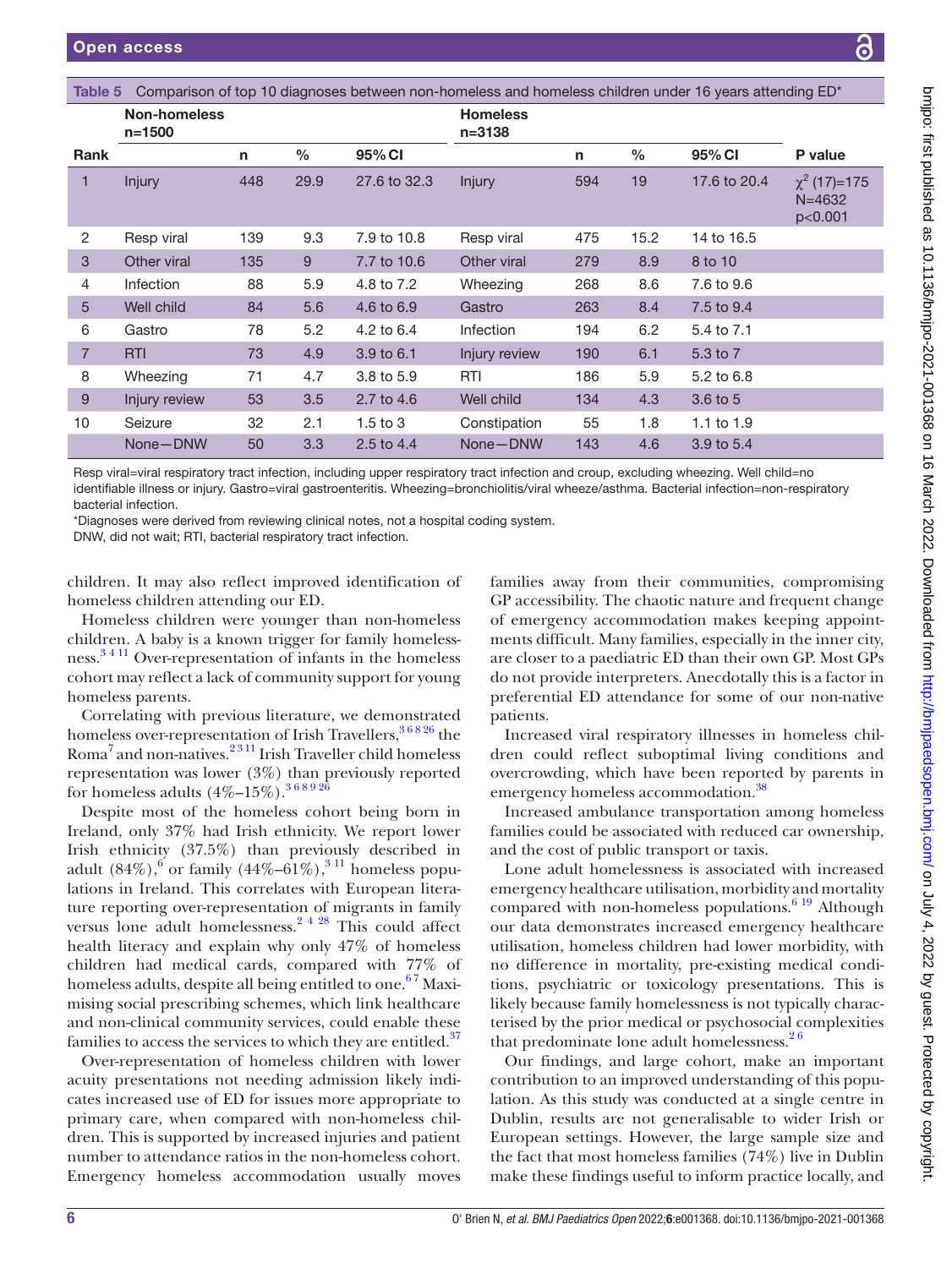it is likely that many of the issues are relevant in other settings.

It was not possible to distinguish deprivation from homelessness. This may have impacted differentiation between homeless and non-homeless populations, given our deprived catchment area. Despite this, our non-homeless medical card rate (30%) correlated with national medical card coverage in  $0-15$  year olds.<sup>[39](#page-7-14)</sup>

Information on ethnicity and 'born in Ireland' was missing for 38.5% and 55.8% respectively of the cohort. Ethnicity was recorded by administrative staff on registration. Place of birth was sometimes recorded in the clinical notes. Despite this, we still had information on these characteristics for large numbers (ethnicity n=2851; born in Ireland n=2051).

Although we aimed to include all homeless attendances from 2017 to 2020, homeless parents may have provided residential addresses, not declaring themselves as homeless. This was not a case–control study. Our non-homeless comparison group only represented 0.8% of total attendances during the study period.

From 2019 to 2020, attendances reduced by 36%, likely due to the COVID-19 pandemic [\(table](#page-2-0) 1). Reduced injury and respiratory presentations were observed during this period. This prompted us to select 2019 as a more valid comparison year for the non-homeless cohort. Despite COVID-19, the proportion of homeless children represented remained relatively constant. Although it is possible that the pandemic had a greater impact on homeless children, we were unable to assess this.

In response to the increasing ED attendances by homeless children over recent years, initiatives have been established by the hospital Children's Health Ireland, the training body (The Faculty of Paediatrics at the Royal College of Physicians of Ireland), and the Health Service Executive towards developing an integrated inclusion paediatric service. These include the development and funding of a paediatric fellowship programme in inclusion health, and a community outreach clinic for marginalised children.

More research needs to be undertaken on the clinical needs of homeless children. A greater understanding of how this cohort interacts with healthcare services would enable improved tailored service provision.

#### **CONCLUSION**

Homeless children, particularly infants, are high users of paediatric ED. The relative lack of acuity of their presentations compared with non-homeless children suggests a need to better structure community, primary care and social services to care for these families in a more inclusive way.

Acknowledgements We would like to thank all the staff and patients in our emergency department who made this study possible. We hope their efforts will enable us give a voice to the homeless children of Dublin.

Contributors NO'B, the lead author and guarantor, was responsible for study design, data collection, cleaning, analysis and interpretation, and drafting the initial

manuscripts and reviewer responses, which were subsequently reviewed by the other authors. BJ developed a system to identify homeless addresses and designed search functions for these homeless addresses on the electronic healthcare record. BJ compiled the initial list of homeless children, which was subsequently enhanced and cleaned by NO'B. BJ also contributed to data interpretation, critically revising the manuscript for important intellectual content, approving the final manuscript, and responding to the reviewer's comments. HB, EC and NQ all contributed to the study design, data interpretation, critically revising the manuscript for important intellectual content, approving the final manuscript, and responding to the reviewer's comments. EC was the senior author who oversaw all of the above. All authors agreed to be accountable for all aspects of the work, and will cooperate with any issues regarding accuracy or integrity.

Funding The authors have not declared a specific grant for this research from any funding agency in the public, commercial or not-for-profit sectors.

Competing interests No, there are no competing interests.

Patient consent for publication Not applicable.

Ethics approval This study was approved by the Research and Ethics Committee of Children's Health Ireland at Temple Street.

Provenance and peer review Not commissioned; externally peer reviewed.

Data availability statement All data relevant to the study are included in the article or uploaded as online supplemental information. Not applicable.

Supplemental material This content has been supplied by the author(s). It has not been vetted by BMJ Publishing Group Limited (BMJ) and may not have been peer-reviewed. Any opinions or recommendations discussed are solely those of the author(s) and are not endorsed by BMJ. BMJ disclaims all liability and responsibility arising from any reliance placed on the content. Where the content includes any translated material, BMJ does not warrant the accuracy and reliability of the translations (including but not limited to local regulations, clinical guidelines, terminology, drug names and drug dosages), and is not responsible for any error and/or omissions arising from translation and adaptation or otherwise.

Open access This is an open access article distributed in accordance with the Creative Commons Attribution Non Commercial (CC BY-NC 4.0) license, which permits others to distribute, remix, adapt, build upon this work non-commercially, and license their derivative works on different terms, provided the original work is properly cited, appropriate credit is given, any changes made indicated, and the use is non-commercial. See:<http://creativecommons.org/licenses/by-nc/4.0/>.

#### ORCID iDs

Niamh O' Brien <http://orcid.org/0000-0002-5034-1757> Helen Bedford <http://orcid.org/0000-0003-0908-1380>

#### REFERENCES

- <span id="page-6-0"></span>1 Fédération Européenne d'Associations Nationales Travaillant avec les Sans-Abri (FEANTSA). Ethos typology on homelessness and housing exclusion, 2005. Available: [https://www.feantsa.org/en/](https://www.feantsa.org/en/toolkit/2005/04/01/ethos-typology-on-homelessness-and-housing-exclusion) [toolkit/2005/04/01/ethos-typology-on-homelessness-and-housing](https://www.feantsa.org/en/toolkit/2005/04/01/ethos-typology-on-homelessness-and-housing-exclusion)[exclusion](https://www.feantsa.org/en/toolkit/2005/04/01/ethos-typology-on-homelessness-and-housing-exclusion) [Accessed 24 Nov 2021].
- <span id="page-6-1"></span>2 European Observatory on Homelessness. *Family homelessness in Europe: EOH comparative studies on homelessness*, 2017.
- <span id="page-6-3"></span>3 Long AE, Sheridan S, Gambi L. *Family homelessness in Dublin: causes, housing histories, and finding a home*. Focus Ireland, 2019.
- <span id="page-6-7"></span>4 Lambert S, O'Callaghan D, Jump O. *Young families in the homeless crisis: challenges and solutions*. Focus Ireland, 2018.
- <span id="page-6-2"></span>5 Ní Cheallaigh C, Cullivan S, Sears J, *et al*. Usage of unscheduled hospital care by homeless individuals in Dublin, ireland: a crosssectional study. *[BMJ Open](http://dx.doi.org/10.1136/bmjopen-2017-016420)* 2017;7:e016420.
- <span id="page-6-6"></span>6 O'Reilly F, Barror S, Hannigan A. *Homelessness: an unhealthy state. health status, risk behaviours and service utilisation among homeless people in two Irish cities*. Dublin: Partnership for Health Equity, 2015.
- <span id="page-6-8"></span>7 Department of Justice and Equality. *Pavee point: traveller and Roma centre*. Roma in Ireland: A National Needs Assessment, 2018.
- <span id="page-6-4"></span>8 Pavee Point: Traveller and Roma Centre. *Racial discrimination against Irish travellers and Roma. alternative report: a response to Ireland's combined fifth to ninth periodic reports to the UN Committee on the elimination of all forms of racial discrimination*, 2019.
- <span id="page-6-5"></span>9 Harvey B. *The traveller community and homelessness*. Pavee Point Traveller and Roma Centre, 2021.
- 10 European Union Agency for Fundamental Rights. *Travellers in Ireland: key results from the Roma and travellers survey 2019*, 2020.